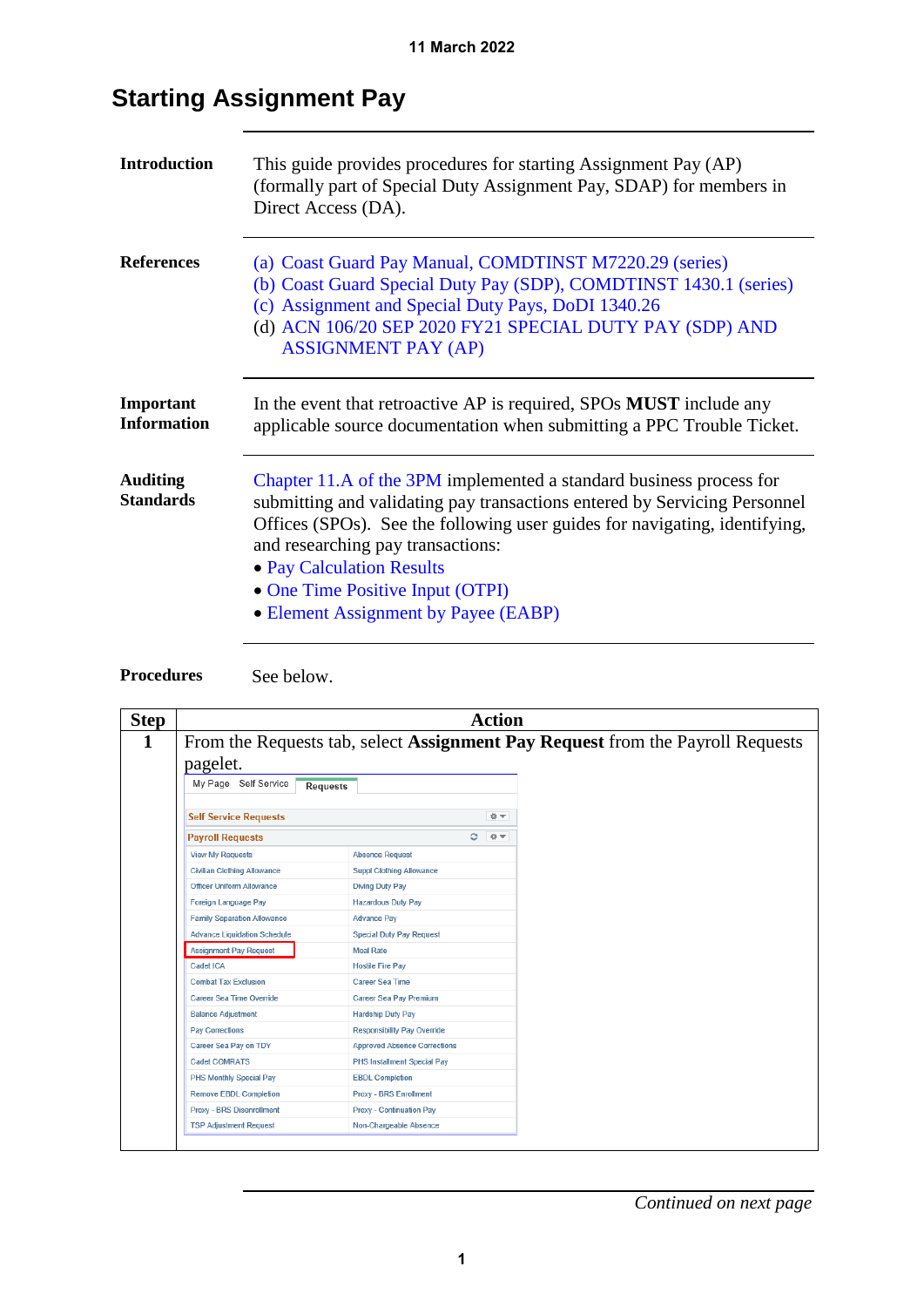#### **Procedures**,

continued

| <b>Step</b>             | <b>Action</b>                                                                                                                                                                                                                                                         |
|-------------------------|-----------------------------------------------------------------------------------------------------------------------------------------------------------------------------------------------------------------------------------------------------------------------|
| $\overline{2}$          | Enter the member's Empl ID and click Add.                                                                                                                                                                                                                             |
|                         | <b>Add Action Request</b>                                                                                                                                                                                                                                             |
|                         | <b>Add a New Value</b>                                                                                                                                                                                                                                                |
|                         | Empl ID 1234567<br>0Q<br>Empl Record                                                                                                                                                                                                                                  |
|                         | Add                                                                                                                                                                                                                                                                   |
| $\overline{\mathbf{3}}$ | The Assignment Pay Action Request will display.                                                                                                                                                                                                                       |
|                         | <b>Action Request</b>                                                                                                                                                                                                                                                 |
|                         |                                                                                                                                                                                                                                                                       |
|                         | Submit Assignment Pay<br><b>Peter Parker</b>                                                                                                                                                                                                                          |
|                         | <b>Requesting Assignment Pay</b>                                                                                                                                                                                                                                      |
|                         |                                                                                                                                                                                                                                                                       |
|                         | 1. Choose a Type.<br>2. Choose a Begin Date. The payment will be added during the pay period in which the Begin Date occurs.<br>3. Chose an End Date or leave blank. If the End Date is not entered, then Assignment Pay continues until entered.<br>4. Press Submit. |
|                         | Click on this link to get additional information about the Type and for step-by-step instructions.                                                                                                                                                                    |
|                         | https://www.dcms.uscq.mil/Portals/10/CG-1/PPC/GUIDES/GP/SPO/Earnings/AssignmentPay.pdf                                                                                                                                                                                |
|                         | <b>Request Details</b>                                                                                                                                                                                                                                                |
|                         | Q<br>Type:                                                                                                                                                                                                                                                            |
|                         | D)<br><b>Begin Date:</b>                                                                                                                                                                                                                                              |
|                         | Ħ<br><b>End Date:</b>                                                                                                                                                                                                                                                 |
|                         | <b>Get Details</b>                                                                                                                                                                                                                                                    |
|                         | <b>Request Information</b>                                                                                                                                                                                                                                            |
|                         | AssignPay Type:                                                                                                                                                                                                                                                       |
|                         | AssignPay                                                                                                                                                                                                                                                             |
|                         | Category:<br>AssignPay Mthly                                                                                                                                                                                                                                          |
|                         | RT:                                                                                                                                                                                                                                                                   |
|                         | Comment:                                                                                                                                                                                                                                                              |
|                         | Resubmit<br>Withdraw<br>Submit                                                                                                                                                                                                                                        |
|                         |                                                                                                                                                                                                                                                                       |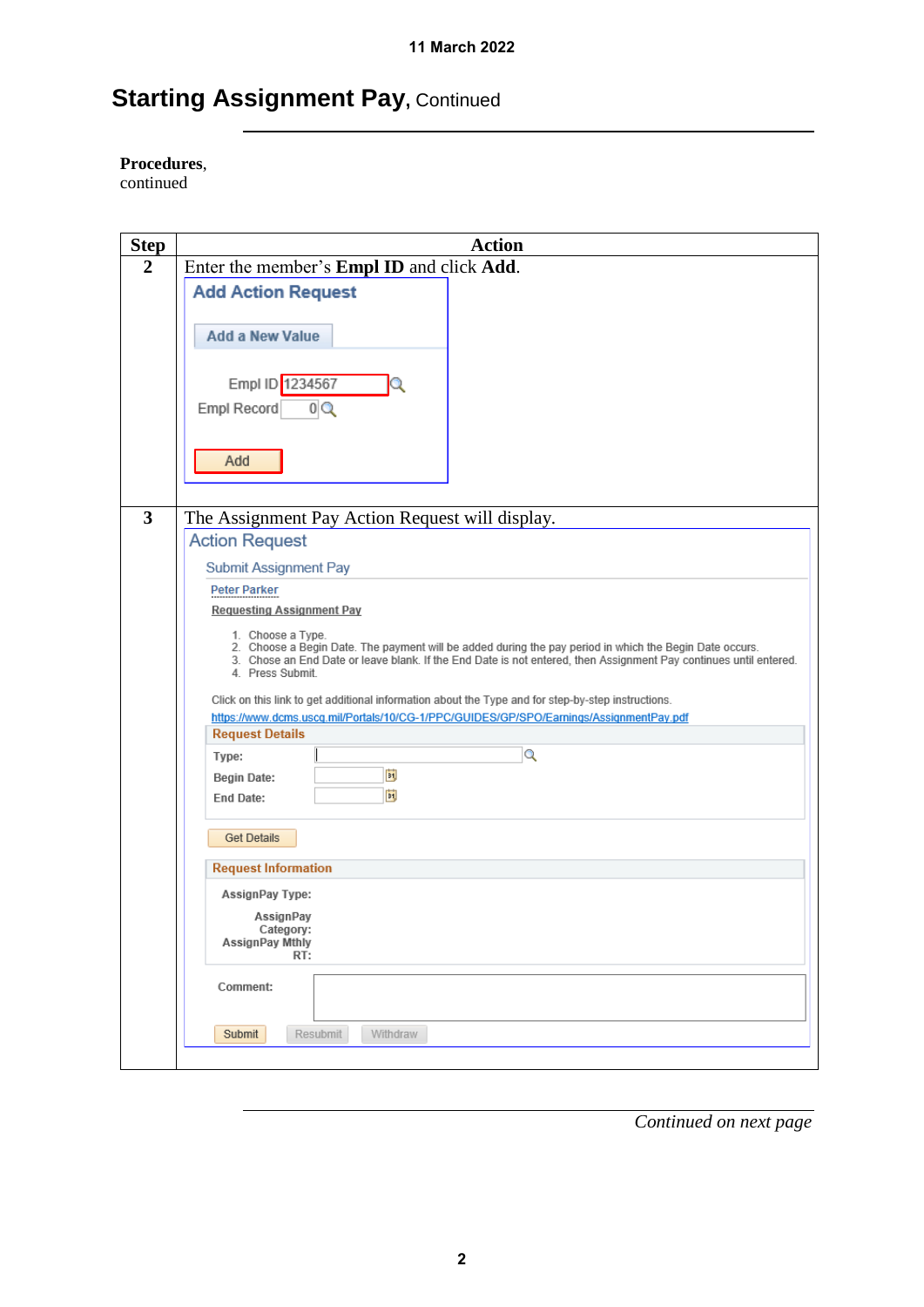**Procedures**,

continued

| <b>Step</b> | <b>Action</b>                                                                                                                                                                                                                                                         |
|-------------|-----------------------------------------------------------------------------------------------------------------------------------------------------------------------------------------------------------------------------------------------------------------------|
| 4           | Complete the following fields in the Request Details section:                                                                                                                                                                                                         |
|             | • Type – using the lookup, select the appropriate $AP$ .                                                                                                                                                                                                              |
|             | • Begin Date – enter the date the member became eligible for AP (see Note 1).                                                                                                                                                                                         |
|             | • End Date – this may be left blank. If the AP is a temporary entitlement, enter                                                                                                                                                                                      |
|             | an end date (see Note 2).                                                                                                                                                                                                                                             |
|             | <b>Click Get Details.</b>                                                                                                                                                                                                                                             |
|             | Note 1: Do NOT enter a begin date prior to 10/1/2019. Assignment Pay (AP)<br>became effective 10/1/2019. Any Retro requests to pay SDAP (Special Duty<br>Assignment Pay) MUST be submitted through a customer service trouble ticket.                                 |
|             | <b>Note 2:</b> For Reserve members on long term active duty orders, leave the End<br>Date blank. AP will stop automatically upon RELAD.                                                                                                                               |
|             | <b>Action Request</b>                                                                                                                                                                                                                                                 |
|             | <b>Submit Assignment Pay</b>                                                                                                                                                                                                                                          |
|             | <b>Peter Parker</b>                                                                                                                                                                                                                                                   |
|             | <b>Requesting Assignment Pay</b>                                                                                                                                                                                                                                      |
|             | 1. Choose a Type.<br>2. Choose a Begin Date. The payment will be added during the pay period in which the Begin Date occurs.<br>3. Chose an End Date or leave blank. If the End Date is not entered, then Assignment Pay continues until entered.<br>4. Press Submit. |
|             | Click on this link to get additional information about the Type and for step-by-step instructions.                                                                                                                                                                    |
|             | https://www.dcms.uscq.mil/Portals/10/CG-1/PPC/GUIDES/GP/SPO/Earnings/AssignmentPay.pdf                                                                                                                                                                                |
|             | <b>Request Details</b><br>REC-CC<br>Q                                                                                                                                                                                                                                 |
|             | Type:<br>10/08/2019<br>31                                                                                                                                                                                                                                             |
|             | <b>Begin Date:</b><br>BL<br><b>End Date:</b>                                                                                                                                                                                                                          |
|             | <b>Get Details</b>                                                                                                                                                                                                                                                    |
|             | <b>Request Information</b>                                                                                                                                                                                                                                            |
|             | <b>AssignPay Type:</b>                                                                                                                                                                                                                                                |
|             | AssignPay<br>Category:                                                                                                                                                                                                                                                |
|             | AssignPay Mthly<br>RT:                                                                                                                                                                                                                                                |
|             |                                                                                                                                                                                                                                                                       |
|             | Comment:                                                                                                                                                                                                                                                              |
|             | Resubmit<br>Withdraw<br>Submit                                                                                                                                                                                                                                        |
|             |                                                                                                                                                                                                                                                                       |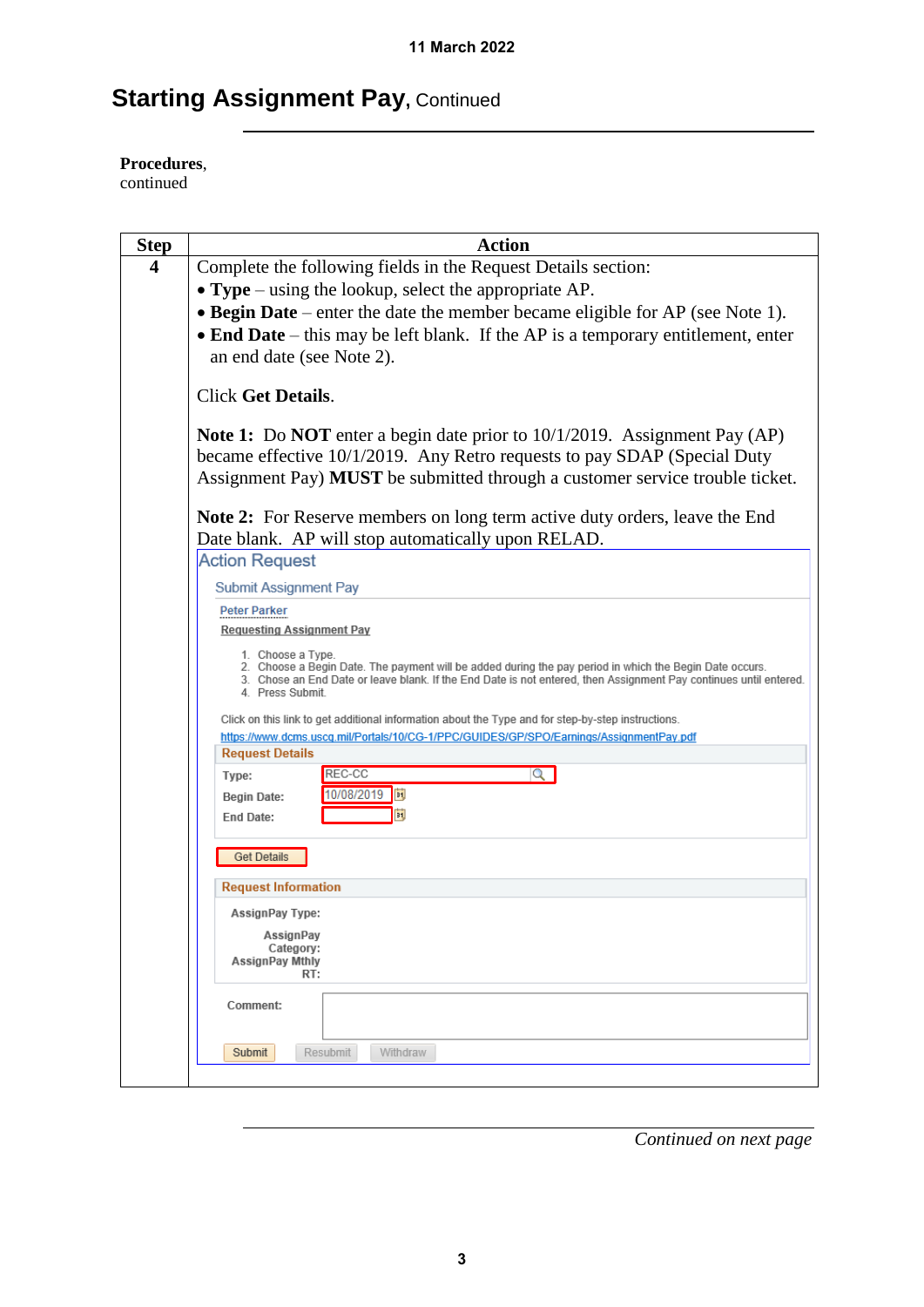#### **Procedures**,

continued

| <b>Step</b> |                                                     | <b>Action</b>                                                       |                                   |  |  |
|-------------|-----------------------------------------------------|---------------------------------------------------------------------|-----------------------------------|--|--|
| 4           | Here is the list of available Assignment Pay types. |                                                                     |                                   |  |  |
| (cont.)     | Look Up Type                                        |                                                                     | $\times$                          |  |  |
|             | Search by: Assignment Pay Type begins with          |                                                                     |                                   |  |  |
|             | Look Up                                             | Cancel<br><b>Advanced Lookup</b>                                    |                                   |  |  |
|             | <b>Search Results</b>                               |                                                                     |                                   |  |  |
|             |                                                     |                                                                     |                                   |  |  |
|             | View 100                                            | First 1-31 of 31                                                    | Last                              |  |  |
|             | <b>Assignment</b><br>Pay Type                       | <b>Description</b>                                                  | <b>Assignment</b><br>Pay Category |  |  |
|             | <b>CGISPSD</b>                                      | CGIS PROTECTIVE SERVICE AGENT (PSA)                                 | LVL3                              |  |  |
|             | <b>CINTLA</b>                                       | CGIS CG COUNTERINTELLIGENCE AGENTS (CGCIS)                          | LVL <sub>2</sub>                  |  |  |
|             | CMC-MC                                              | CSEL-MCPOCG                                                         | LVL5                              |  |  |
|             | CMCLV1                                              | CSEL-ALC/SFLC/MFPU                                                  | LVL <sub>1</sub>                  |  |  |
|             | CMCLV2                                              | CSEL-SECTOR/BASE/CGRC/TRACEN/SMTC/PATFORSWA/PSU                     | LVL <sub>2</sub>                  |  |  |
|             | CMCLV3                                              | CSEL-DISTRICTS/FORCECOM/DOL/PSC/JIATF-S/USCGA/CG CYBER/HQ-BNCR LVL3 |                                   |  |  |
|             | CMCLV4                                              | CSEL-MCPOCG-D/MCPO-CGR/DCMS/DCO/PAC/LANT                            | LVL4                              |  |  |
|             | CONGSEL                                             | SENIOR ENLISTED CONGRESSIONAL AFFAIRS (POS 00001599, 00035055)      | LVL <sub>2</sub>                  |  |  |
|             | D <sub>17</sub>                                     | D17 AIDS TO NAVIGATION TEAM                                         | LVL <sub>2</sub>                  |  |  |
|             | <b>DETACH</b>                                       | DEFENSE ATTACHE SERVICE SUPPORT STAFF                               | LVL3                              |  |  |
|             | <b>EPOAFL</b>                                       | ENGINEERING PETTY OFFICER (EPO) AFLOAT                              | LVL1                              |  |  |
|             | <b>EPOASH</b>                                       | ENGINEERING PETTY OFFICER (EPO) ASHORE                              | LVL1                              |  |  |
|             | MSSE4                                               | MSSE4 (CWO4) PREVENTION CODED POSITIONS (OCONUS)                    | LVL3                              |  |  |
|             | MSSE4C                                              | MSSE4 (CWO4) PREVENTION CODED POSITIONS (CONUS)                     | LVL <sub>1</sub>                  |  |  |
|             | <b>OCSCC</b>                                        | OFFICER CANDIDATE SCHOOL (OCS) COMPANY CHIEF POSITION               | LVL <sub>2</sub>                  |  |  |
|             | <b>OCSCHF</b>                                       | ACADEMY COMPANY CHIEF                                               | LVL <sub>2</sub>                  |  |  |
|             | <b>OICAFL</b>                                       | OFFICER-IN-CHARGE (OIC) AFLOAT                                      | LVL3                              |  |  |
|             | <b>OICASH</b>                                       | OFFICER-IN-CHARGE (OIC) ASHORE                                      | LVL3                              |  |  |
|             | <b>PREEOC</b>                                       | WHITE HOUSE PRESIDENT EOC (ENLISTED)                                | LVL3                              |  |  |
|             | <b>PRGRVR</b>                                       | CG-821 PROGRAM REVIEWER (POSITION 00031448) (ENLISTED)              | LVL4                              |  |  |
|             | REC-CC                                              | CAPE MAY RECRUIT COMPANY COMMANDER                                  | LVL5                              |  |  |
|             | <b>RECBAT</b>                                       | CAPE MAY RECRUIT BATTALION COMMANDER                                | LVL5                              |  |  |
|             | <b>RECBATA</b>                                      | CAPE MAY RECRUIT ASSISTANT BATTALION COMMANDER                      | LVL5                              |  |  |
|             | <b>RFMC</b>                                         | RATING FORCE MASTER CHIEF(RFMC)                                     | LVL3                              |  |  |
|             | <b>SAUDI</b>                                        | KINGDOM SAUDI ARABIA/MIPFTAG-MARI INFRA PROT FOR TRN ADV GR         | LVL <sub>2</sub>                  |  |  |
|             | <b>SPCINT</b>                                       | CGIS CG COUNTERINTELLIGENCE SPEC INTEL ASGN (POS 19363812)          | LVL3                              |  |  |
|             | <b>SPECAG</b>                                       | CGIS SPECIAL AGENT (ENLISTED)                                       | LVL3                              |  |  |
|             | WHOCM4                                              | WHITE HOUSE SITUATION ROOM TEAM MEMBER (ENLISTED)                   | LVL4                              |  |  |
|             | <b>XPOAFL</b>                                       | EXECUTIVE PETTY OFFICER (XPO) AFLOAT                                | LVL1                              |  |  |
|             | <b>XPOASH</b>                                       | EXECUTIVE PETTY OFFICER (XPO) ASHORE                                | LVL1                              |  |  |
|             | ZNOAACO                                             | **NOAA** SHIP COMMANDING OFFICERS                                   | LVL <sub>2</sub>                  |  |  |
|             |                                                     |                                                                     |                                   |  |  |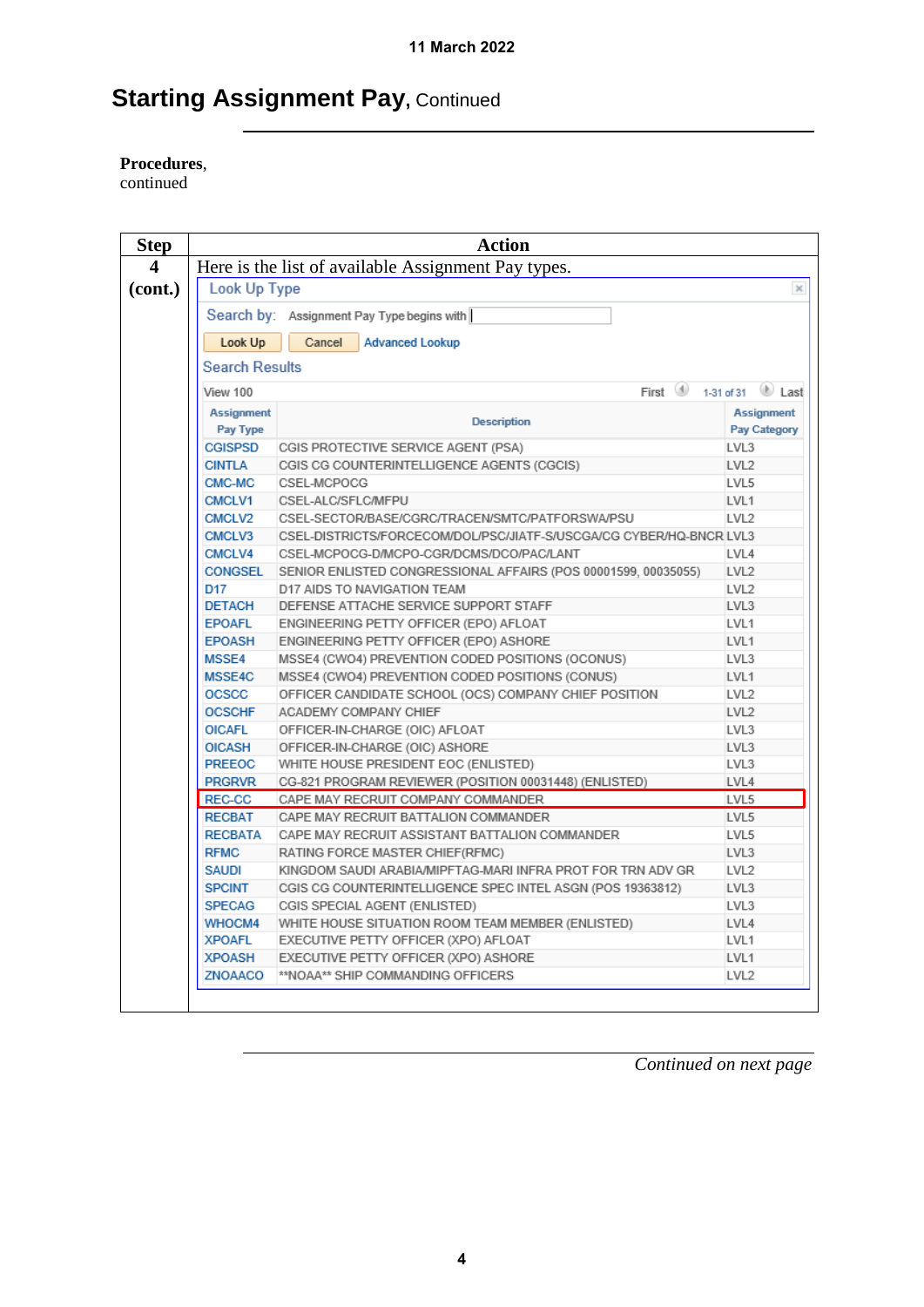#### **Procedures**,

continued

| <b>Step</b> | <b>Action</b>                                                                                                                                                                                                                                                         |  |  |  |
|-------------|-----------------------------------------------------------------------------------------------------------------------------------------------------------------------------------------------------------------------------------------------------------------------|--|--|--|
| 5           | The Request Information section will populate with the AP Type, AP Category,<br>and AP Monthly Rate.                                                                                                                                                                  |  |  |  |
|             | <b>Action Request</b>                                                                                                                                                                                                                                                 |  |  |  |
|             | <b>Submit Assignment Pay</b>                                                                                                                                                                                                                                          |  |  |  |
|             | <b>Peter Parker</b><br><b>Requesting Assignment Pay</b>                                                                                                                                                                                                               |  |  |  |
|             | 1. Choose a Type.<br>2. Choose a Begin Date. The payment will be added during the pay period in which the Begin Date occurs.<br>3. Chose an End Date or leave blank. If the End Date is not entered, then Assignment Pay continues until entered.<br>4. Press Submit. |  |  |  |
|             | Click on this link to get additional information about the Type and for step-by-step instructions.                                                                                                                                                                    |  |  |  |
|             | https://www.dcms.uscq.mil/Portals/10/CG-1/PPC/GUIDES/GP/SPO/Earnings/AssignmentPay.pdf<br><b>Request Details</b>                                                                                                                                                      |  |  |  |
|             | REC-CC<br>Q<br>Type:                                                                                                                                                                                                                                                  |  |  |  |
|             | 10/08/2019 同<br><b>Begin Date:</b>                                                                                                                                                                                                                                    |  |  |  |
|             | Ħ<br><b>End Date:</b>                                                                                                                                                                                                                                                 |  |  |  |
|             | <b>Get Details</b>                                                                                                                                                                                                                                                    |  |  |  |
|             | <b>Request Information</b>                                                                                                                                                                                                                                            |  |  |  |
|             | AssignPay Type: CAPE MAY RECRUIT COMPANY COMMA                                                                                                                                                                                                                        |  |  |  |
|             | AssignPay LVL5<br>Category:<br>AssignPay Mthly \$375<br>RT:                                                                                                                                                                                                           |  |  |  |
|             | Comment:                                                                                                                                                                                                                                                              |  |  |  |
|             | Submit<br><b>Resubmit</b><br>Withdraw                                                                                                                                                                                                                                 |  |  |  |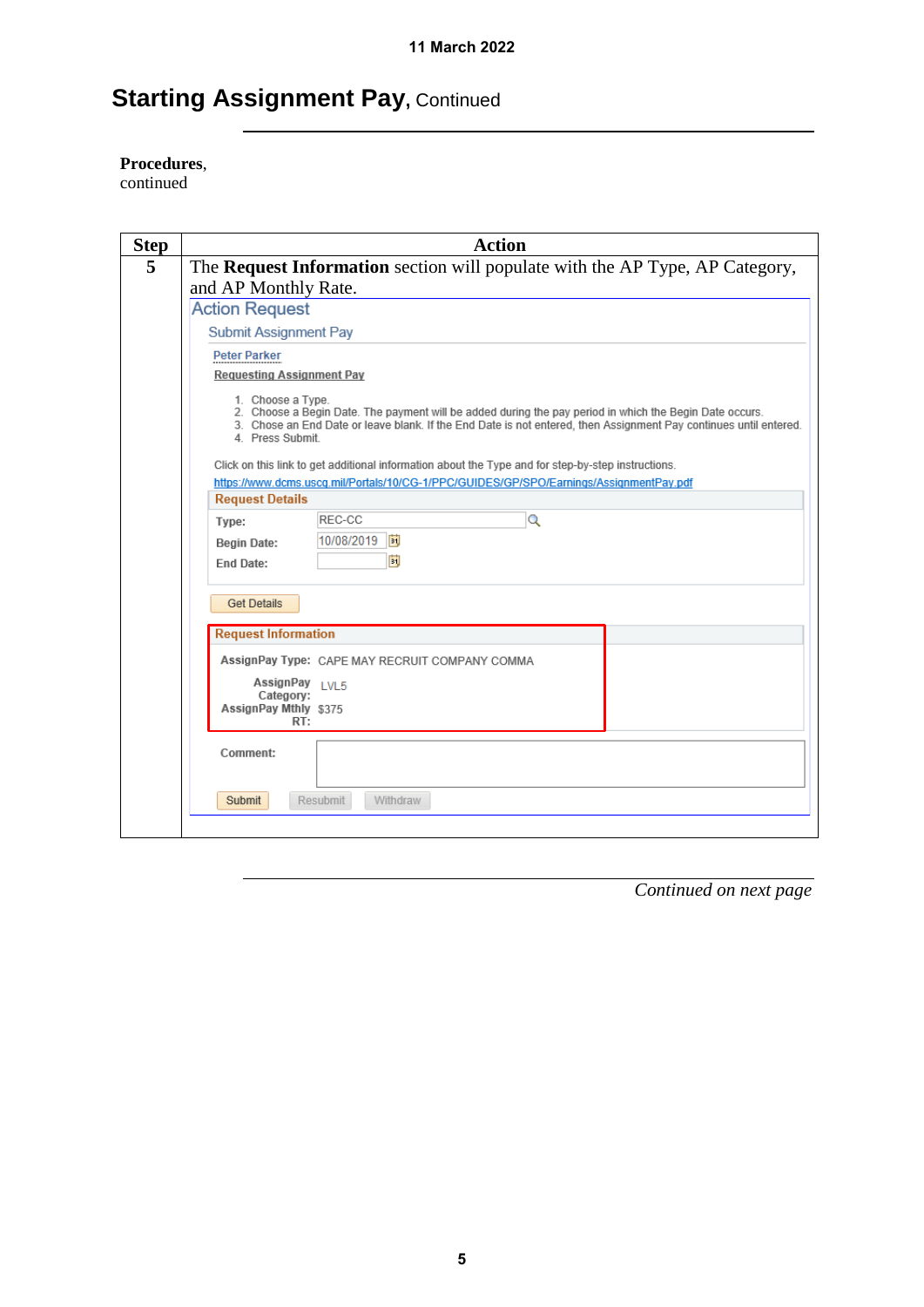#### **Procedures**,

continued

| <b>Step</b>    | <b>Action</b>                                                                                                                                                                                                                                                       |
|----------------|---------------------------------------------------------------------------------------------------------------------------------------------------------------------------------------------------------------------------------------------------------------------|
| 6              | Enter Comments as appropriate and click Submit.                                                                                                                                                                                                                     |
|                | <b>Action Request</b>                                                                                                                                                                                                                                               |
|                | <b>Submit Assignment Pay</b>                                                                                                                                                                                                                                        |
|                | Peter Parker                                                                                                                                                                                                                                                        |
|                | <b>Requesting Assignment Pay</b>                                                                                                                                                                                                                                    |
|                | 1. Choose a Type.<br>2. Choose a Begin Date. The payment will be added during the pay period in which the Begin Date occurs.<br>3. Chose an End Date or leave blank. If the End Date is not entered, then Assignment Pay continues until entered.<br>4 Press Submit |
|                | Click on this link to get additional information about the Type and for step-by-step instructions.                                                                                                                                                                  |
|                | https://www.dcms.uscq.mil/Portals/10/CG-1/PPC/GUIDES/GP/SPO/Earnings/AssignmentPay.pdf<br><b>Request Details</b>                                                                                                                                                    |
|                | REC-CC<br>Q                                                                                                                                                                                                                                                         |
|                | Type:<br>10/08/2019  司                                                                                                                                                                                                                                              |
|                | <b>Begin Date:</b><br>Bt                                                                                                                                                                                                                                            |
|                | <b>End Date:</b>                                                                                                                                                                                                                                                    |
|                | <b>Get Details</b>                                                                                                                                                                                                                                                  |
|                | <b>Request Information</b>                                                                                                                                                                                                                                          |
|                | AssignPay Type: CAPE MAY RECRUIT COMPANY COMMA                                                                                                                                                                                                                      |
|                | AssignPay LVL5                                                                                                                                                                                                                                                      |
|                | Category:                                                                                                                                                                                                                                                           |
|                | AssignPay Mthly \$375<br>RT:                                                                                                                                                                                                                                        |
|                | Member met eligibility requirements and assumed the duties of Recruit Company Commander<br>Comment:<br>on 10/08/2019.                                                                                                                                               |
|                | Submit<br>Resubmit<br>Withdraw                                                                                                                                                                                                                                      |
|                |                                                                                                                                                                                                                                                                     |
| $\overline{7}$ | The Request Status will update to <b>Pending</b> .                                                                                                                                                                                                                  |
|                | <b>Assignment Pay</b>                                                                                                                                                                                                                                               |
|                | <b>Request Status Pending</b><br>View/Hide Comments                                                                                                                                                                                                                 |
|                | Approvers                                                                                                                                                                                                                                                           |
|                | Pending                                                                                                                                                                                                                                                             |
|                | <b>Multiple Approvers</b><br>⊕                                                                                                                                                                                                                                      |
|                | CGHRSUP for User's SPO                                                                                                                                                                                                                                              |
|                |                                                                                                                                                                                                                                                                     |
|                | <b>Comments</b>                                                                                                                                                                                                                                                     |
|                | Peter Parker at 10/11/2019 - 8:56 AM                                                                                                                                                                                                                                |
|                | Member met eligibility requirements and assumed the duties of                                                                                                                                                                                                       |
|                | Recruit Company Commander on 10/08/2019.                                                                                                                                                                                                                            |
|                |                                                                                                                                                                                                                                                                     |
|                |                                                                                                                                                                                                                                                                     |
|                |                                                                                                                                                                                                                                                                     |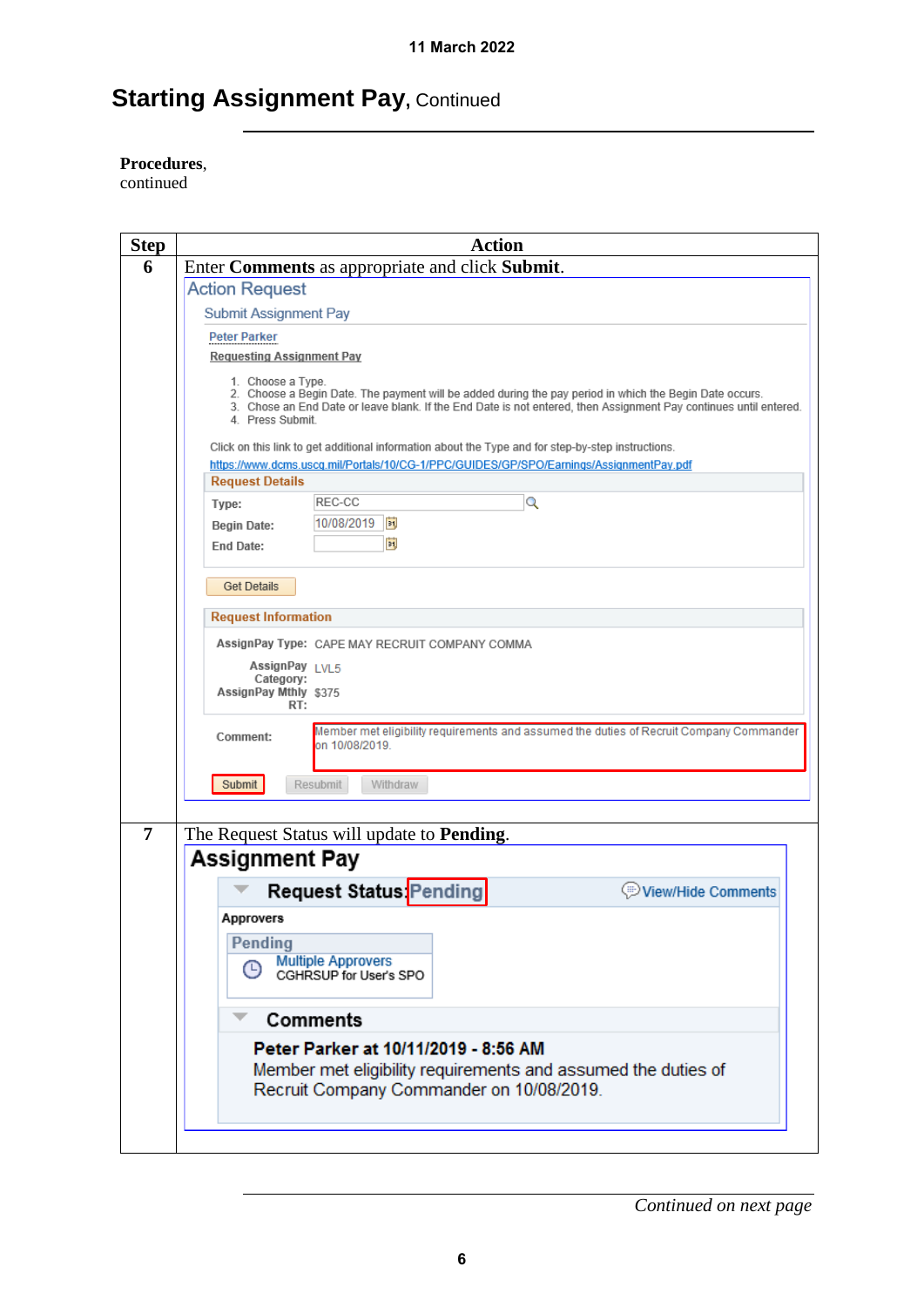#### **Procedures**,

continued

| <b>Step</b>      | <b>Action</b>                                                                                 |  |
|------------------|-----------------------------------------------------------------------------------------------|--|
| 8                | Once the Assignment Pay Action Request has been approved, an Element                          |  |
|                  | Assignment By Payee (EABP) for AP will be generated. To view the EABP, select                 |  |
|                  | <b>Element Assignment By Payee</b> from the Pay Processing Shortcuts pagelet.                 |  |
|                  | Note: For more information on navigating and reviewing EABPs, see the Element                 |  |
|                  | Assignment By Payee user guide.                                                               |  |
|                  | <b>Pay Processing Shortcuts</b><br>c<br>章マ                                                    |  |
|                  | <b>Element Assignment By Payee</b><br><b>Pay Calculation Results</b>                          |  |
|                  | One Time (Positive Input)                                                                     |  |
|                  |                                                                                               |  |
| $\boldsymbol{9}$ | Enter the member's <b>Empl ID</b> and click <b>Search</b> .                                   |  |
|                  | <b>Element Assignment By Payee</b>                                                            |  |
|                  | Enter any information you have and click Search. Leave fields blank for a list of all values. |  |
|                  | <b>Find an Existing Value</b>                                                                 |  |
|                  | ▼ Search Criteria                                                                             |  |
|                  | Empl ID<br>begins with $\overline{\smile}$<br>1234567                                         |  |
|                  | <b>Empl Record</b><br>$\checkmark$<br>$=$                                                     |  |
|                  | Name<br>begins with $\overline{\smile}$                                                       |  |
|                  | <b>Last Name</b><br>begins with $\overline{\smile}$                                           |  |
|                  | <b>Second Last Name</b><br>begins with $\overline{\smile}$                                    |  |
|                  | begins with $\overline{\smile}$<br>Alternate Character Name                                   |  |
|                  | Middle Name<br>begins with $\overline{\smile}$                                                |  |
|                  | <b>Business Unit</b><br>begins with $\triangledown$                                           |  |
|                  | Q<br>Department Set ID<br>begins with $\overline{\smile}$                                     |  |
|                  | begins with $\overline{\smile}$<br>Q<br>Department                                            |  |
|                  | $\exists$ Case Sensitive                                                                      |  |
|                  | Basic Search & Save Search Criteria<br>Search<br>Clear                                        |  |
|                  |                                                                                               |  |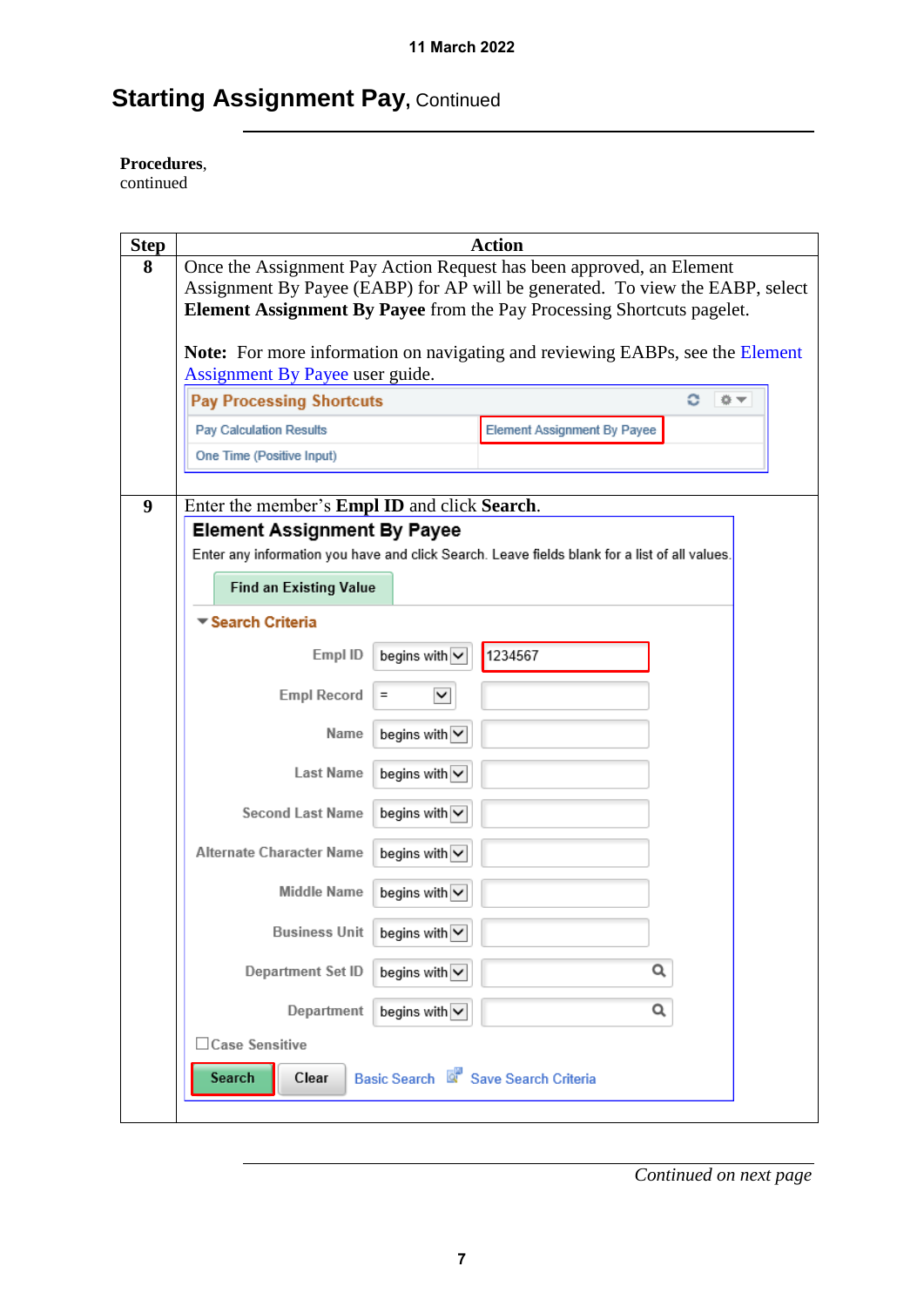#### **Procedures**,

continued

| <b>Step</b> |                                                  |                                    |               |                     | <b>Action</b>     |                 |                                      |                                                                                    |
|-------------|--------------------------------------------------|------------------------------------|---------------|---------------------|-------------------|-----------------|--------------------------------------|------------------------------------------------------------------------------------|
| 10          |                                                  |                                    |               |                     |                   |                 |                                      | A list of the member's EABPs will display. Assignment Pay is generally located     |
|             |                                                  |                                    |               |                     |                   |                 |                                      | towards the bottom of the list. To view the details of the Assignment Pay element, |
|             |                                                  | click ASSIGN PAY.                  |               |                     |                   |                 |                                      |                                                                                    |
|             |                                                  | <b>Element Assignment By Payee</b> |               |                     |                   |                 |                                      |                                                                                    |
|             | <b>Peter Parker</b><br><b>Selection Criteria</b> |                                    |               |                     | ID 1234567        |                 |                                      | <b>Empl Record</b><br>0                                                            |
|             |                                                  |                                    |               |                     |                   |                 | <b>Select with Matching Criteria</b> |                                                                                    |
|             | <b>Entry Type</b>                                | Category                           |               | <b>Element Name</b> |                   |                 |                                      |                                                                                    |
|             | As of Date                                       |                                    |               |                     |                   |                 | Clear                                |                                                                                    |
|             | <b>Assignments</b>                               |                                    |               |                     |                   |                 |                                      |                                                                                    |
|             | $\alpha$<br>E,                                   |                                    |               |                     |                   |                 | 4                                    | 1-17 of 17 V<br>$\left\vert \cdot\right\vert$<br>ь                                 |
|             | <b>Elements</b>                                  | Recipient<br>$\mathbb{I}$          |               |                     |                   |                 |                                      |                                                                                    |
|             | Element<br>Name                                  | Description                        |               | Process<br>Order    | <b>Begin Date</b> | <b>End Date</b> | Active                               | Instance                                                                           |
|             | <b>ASSOC DUES</b>                                | <b>Association Dues</b>            |               |                     | 999 04/01/2019    |                 | √                                    |                                                                                    |
|             | CFC.                                             | Combined Federal Campaign          |               |                     | 999 03/01/2019    | 12/31/2019      | $\checkmark$                         |                                                                                    |
|             | <b>TRICARE DEP</b>                               | <b>Tricare Dependent Dental</b>    |               |                     | 999 04/01/2018    | 03/31/2019      | √                                    |                                                                                    |
|             | <b>TRICARE DEP</b>                               | <b>Tricare Dependent Dental</b>    |               |                     | 999 04/01/2019    |                 | $\checkmark$                         |                                                                                    |
|             |                                                  | IN SRVC DEBT   In-Service Debt     |               |                     | 999 09/01/2016    | 09/15/2016      | √                                    |                                                                                    |
|             |                                                  | IN SRVC DEBT In-Service Debt       |               |                     | 999 09/01/2018    | 09/15/2018      | $\checkmark$                         |                                                                                    |
|             | <b>ASSIGN PAY</b>                                | Assignment Pay                     |               |                     | 999 10/08/2019    |                 | $\checkmark$                         |                                                                                    |
|             |                                                  | <b>Add New Assignment</b>          |               |                     |                   |                 |                                      | <b>Deduction Recipients</b>                                                        |
|             | Save                                             | <b>Return to Search</b>            | <b>Notify</b> | Refresh             |                   |                 |                                      |                                                                                    |
|             |                                                  |                                    |               |                     |                   |                 |                                      |                                                                                    |